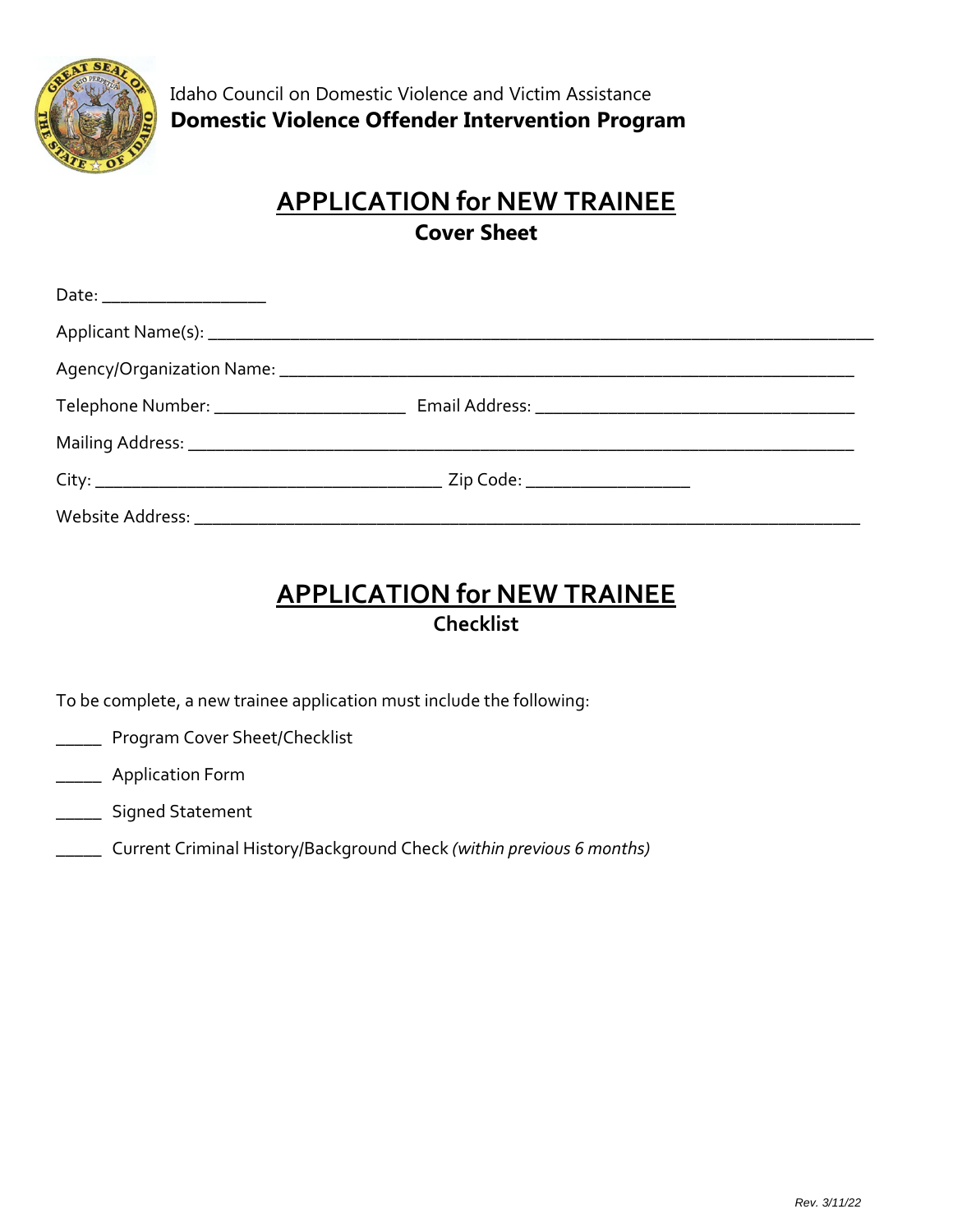# **APPLICATION for NEW TRAINEE**

#### **Trainee(s):**

A trainee is a paid or volunteer staff person who has not complete the minimum requirements. A trainee may serve as a co-facilitator of groups with a Direct Service Provider or Program Supervisor but may not facilitate a group alone. An individual may be considered a trainee for no more than two (2) years unless exceptional circumstances are demonstrated and provisional approval is granted, subject to additional requirements.

\_\_\_\_\_\_\_\_\_\_\_\_\_\_\_\_\_\_\_\_\_\_\_\_\_\_\_\_\_\_\_\_\_\_\_\_\_\_\_ \_\_\_\_\_\_\_\_\_\_\_\_\_\_\_\_\_\_\_\_\_\_\_\_\_\_\_\_\_\_\_\_\_\_\_

\_\_\_\_\_\_\_\_\_\_\_\_\_\_\_\_\_\_\_\_\_\_\_\_\_\_\_\_\_\_\_\_\_\_\_\_\_\_\_ \_\_\_\_\_\_\_\_\_\_\_\_\_\_\_\_\_\_\_\_\_\_\_\_\_\_\_\_\_\_\_\_\_\_\_

Name of Trainee Start Date Start Date Start Date Start Date

\_\_\_\_\_\_\_\_\_\_\_\_\_\_\_\_\_\_\_\_\_\_\_\_\_\_\_\_\_\_\_\_\_\_\_\_\_\_\_ \_\_\_\_\_\_\_\_\_\_\_\_\_\_\_\_\_\_\_\_\_\_\_\_\_\_\_\_\_\_\_\_\_\_\_